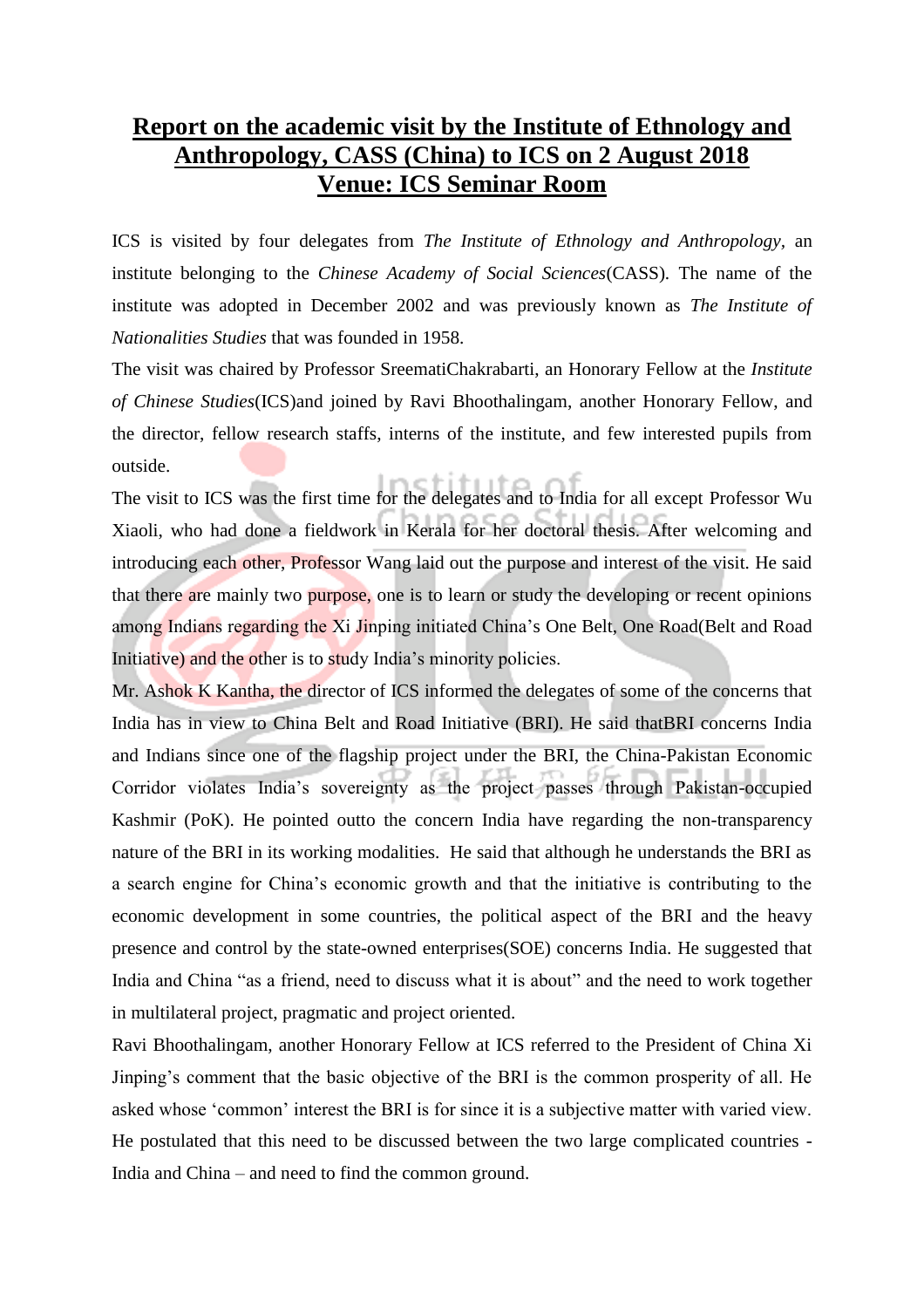One of the delegates, Dr. Li Chensheng, a researcher at the Department of Tibetan Studies of the Institute of Ethnology and Anthropology, CASS expressed his desire to know how the India and Indians view the Sino-Tibet relationship.

The Director of ICS instead requested back to the delegates to share their view on the matter of Sino-Tibet relationship although he shared few points. He said that India has been mindful about the Chinese sensibilities in the Tibet issues in their policies and practices but informed the delegates that there is a disappointment among the Indian in the sense that "China isn't reciprocating the sensibilities India shown to China. He gave the example that China has not discussed with India regarding the China-Pakistan Economic Corridor under BRI project and also the mistrust created by the border issue. He said that India has accepted the Line of Actual control (LoC) but China is disinclined to the LoC agreement. He highlighted the need of a reciprocity in a relationship. He further stressed that both the country doesn't want the Tibet factor to become an issue in the relationship between them.

Professor Wang agreed as a scholar to Ravi Bhoothalingam's point in question whose common interest that BRI claims to serve as its basic objective, but also highlighted the importance of considering China as a different from India in its historical development.

About the Director's request, Wang informed that Tibet has been part of China since the Yuan dynasty and the sovereignty issue of Tibet came to light only in during the late Qing period.

With these as a discussion, it is followed by few questions from other attendees. The delegates are informed that South Tibet (Arunachal Pradesh) was once Tibetans themselves called barbarian and asked their view regarding China's claim of part of Arunachal Pradesh as theirs. The delegate replied that Part of the Arunachal Pradesh (South Tibet) belong to Tibet – which "is part of China since Yuan dynasty" -, that can be seen from the cultural affinity between the two, but also informed that whatever the Chinese government's policy, it is always open for discussions and that the two country – India and China – shares more common interest than difference with the border issue.

The delegates are also asked about the recent (25 -27 July) visit to Tibet Autonomous Region (TAR) by China's Premier Li Keqiang. The visit, Professor Fang Sumei, one of the delegates, said is nothing more than to show support to some of the projects and highlight the importance of the Railway project in TAR.

Ravi Bhoothalingamnoticed that there is contradictory development that the globalization has contributed to, that is breaking down the difference in the world, yet at the same time leading